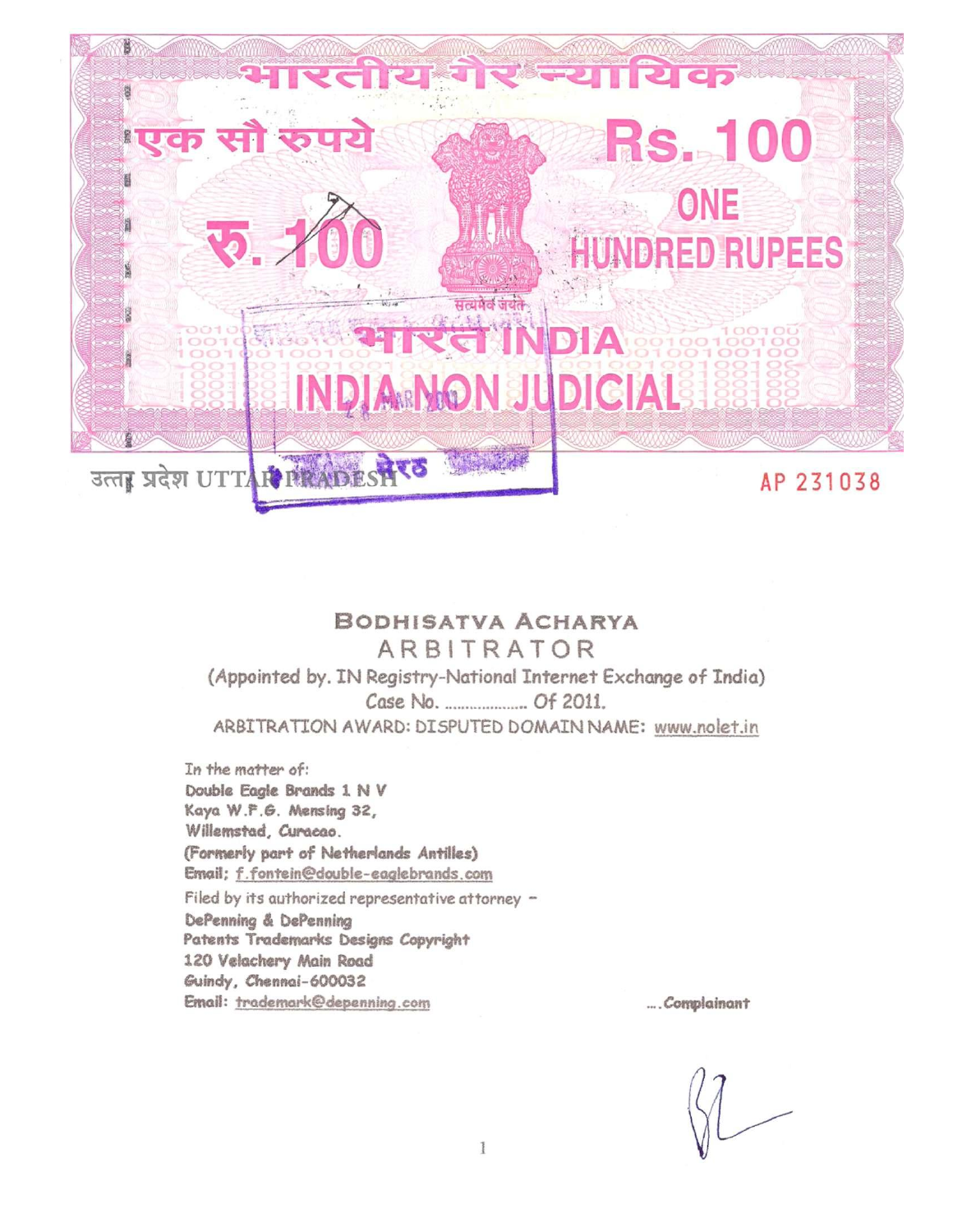Vs.

**Mr. Jim Muller, Domain Solutions, 1658 Kanchipuram, Tamilnadu 603109**  Email: [iceloops@qmail.com](mailto:iceloops@qmail.com) **Respondent. Respondent.** 

# AWAR D

#### **1. The Parties:**

The complainant in this arbitration proceeding is **Double Eagle Brands 1 N V Kaya** *W.F.G.* **Mensing 32,Willemstad, Curacao.(Formerly part of Netherlands Antilles)Email : f.fontein@double-eaqlebrands.com filed by its authorized representative attorney DePenning & DePenning Patents Trademarks Designs Copyright, 120 Velachery Main Road, Guindy, Chennai-600032 Email: trademark©depenning.com** 

Respondent in this arbitration proceeding is Domain Solutions, Jim **Muller 1658 Kanchipuram, Tamilnadu 603109, with** Email: [iceloops@qmail.com](mailto:iceloops@qmail.com) 

## **2. The Domain Name, Registrar & Registrant:**

The disputed domain name is [www.noiet.in](http://www.noiet.in)

## **3. Procedural History:**

The complainant, through its authorized representative, filed this complainant to NIXI regarding the disputed domain name [www.nolet.in](http://www.nolet.in) following the clause 4 of the policy of . IN Registry and . I N Registr y appointed **Mr . Bodhisatva Achary a** (The Arbitrator ) a s Sole Arbitrator under clause 5 of the policy. The Arbitrator submitted his statement of acceptance and declaration of Impartiality and the *Independence* on February 10" ,2011 and The  **complaint was produced** *before* **the Arbitrator on February 15<sup>th</sup> ,2011** and the Arbitrator sent a notice to the Respondent through his email on February **18'` ,2011** for the Arbitration Proceeding with a **10** days deadline to submit his reply but due to technological mistake the said notice couldn't attached to the mail then the Arbitrator sent the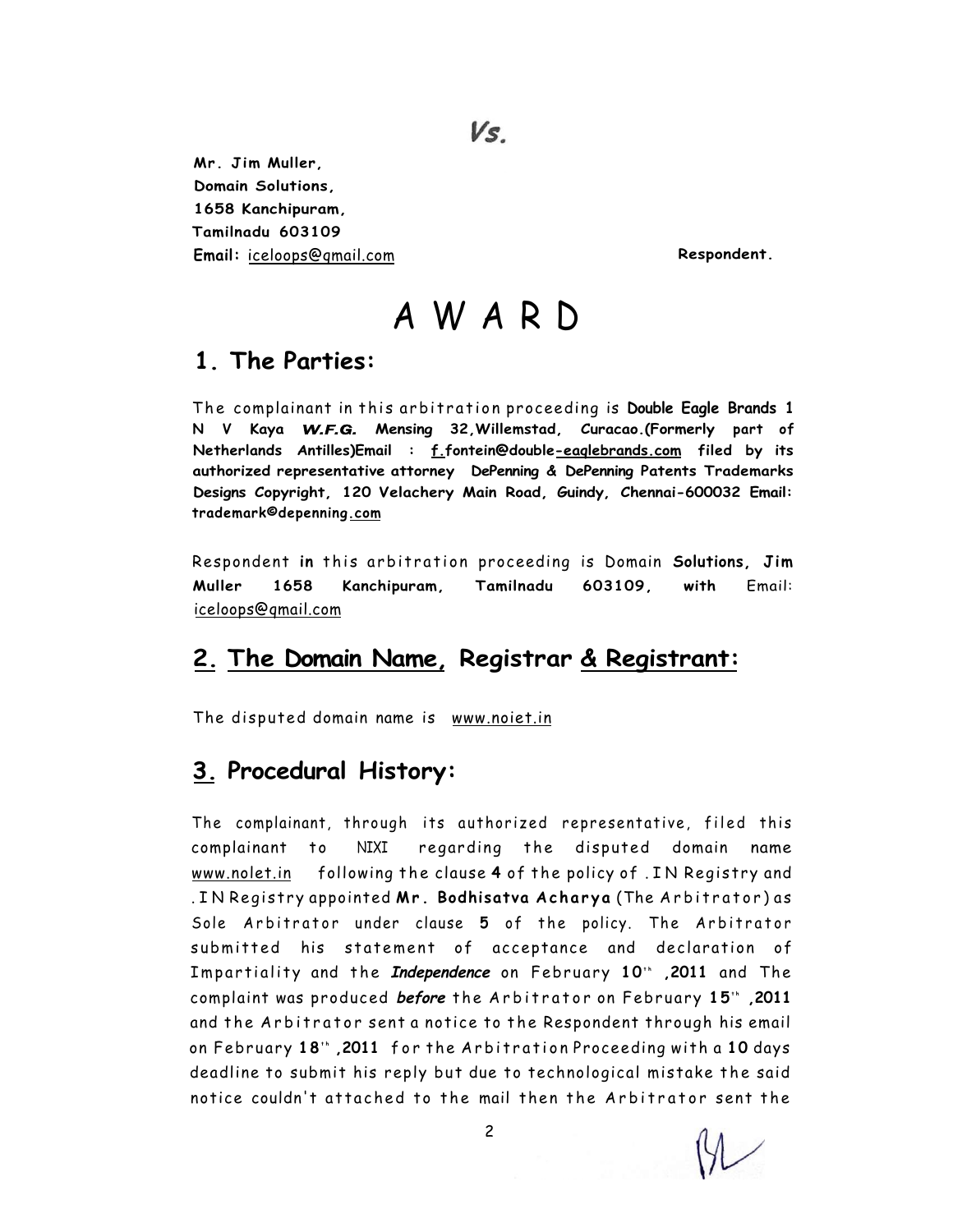same notice on *March* 18" , 2011 but the Respondent didn't give any response and Hence on the 31" day of March, 2011 the Award is being declared as Ex-parte .

#### **4. Factual Background:**

The Complainant in this proceeding is Double Eagle Brands 1 N V, having Headquartered in CURACAO in Netherlands, which is in the business of Alcoholic Beverage, was started by its predecessor in title and Complainant has registration for the trade mark NOLET for alcoholic beverages worldwide and same has been extensively used in commerce worldwide since 1983.

The brand NOLET is used in Premium VODKA and Premium Dry GIN and the websites [www.ketelone.com](http://www.ketelone.com) and www.noletsgin.com provide the complete knowledge about the goods manufactured and marketed on behalf of Complainant. The Complainant is a leading global alcoholic beverages company, promotes the goods online worldwide through their well known Domain Names as [www.noletdistillery.com](http://www.noletdistillery.com) and [www.noletsqin.com](http://www.noletsqin.com) as well as through other country level domains and same were registered on March 29\*", 2007 and the connected websites were launched in the subsequent years. The Complainant owns the intellectual property of all the trade marks worldwide under the mark NOLETOR NOLETS.

The Complainant has spent a considerable amount approximately an average US\$ 17.9 Million per year on advertisement in promotion of its brand under trade mark NOLET worldwide and Complainant has earned and generated a good reputation and goodwill through the trade mark NOLET.

When the Complainant came to know, about the registration of similar Domain name [www.nolet.in](http://www.nolet.in) and about the cyber squatting of Respondent then he filed the complainant on January 27", 2011 for the arbitration proceeding about the aforesaid disputed domain name.

#### **5. Parties Contentions:**

(a) Complainant contends that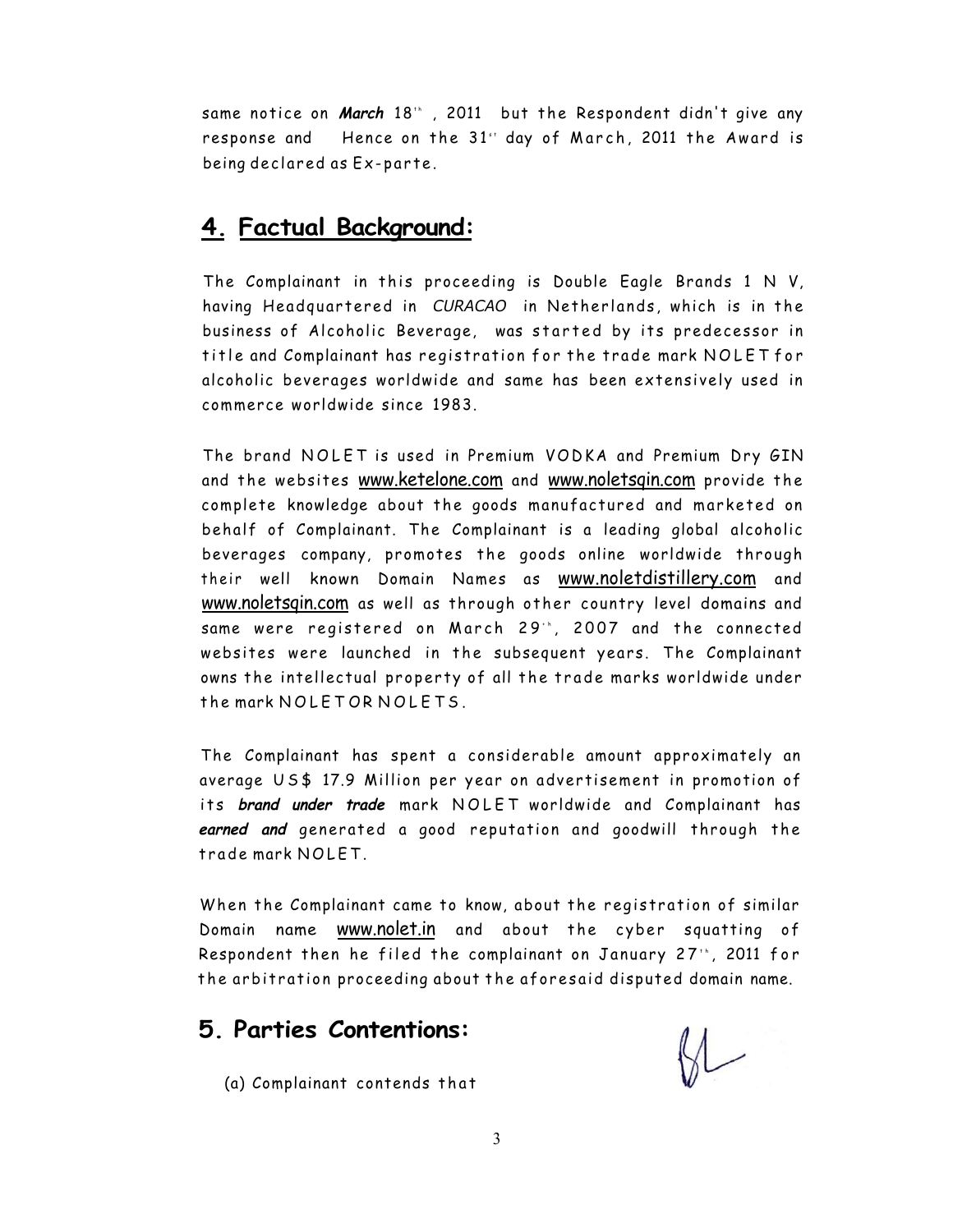(i) The Registrant' s domain name is identical or confusingly similar to a name, trademark or service mark in which the Complainant has rights;

> The Registrant has no rights or legitimate interests in respect of the domain name; and

- (iii) The Registrant's domain name has been registered or is being used in bad faith, and the domain name be transferred to the Complainant.
- (b) Respondent contends that

The respondent gave no response and produced no reply.

## **6. Discussion & Findings:**

Under the Paragraph 4 of the Policy (INDRP) Any Person who considers that a registered domain name conflicts with his legitimate rights or interests may file a Complaint to the . IN Registry on the following premises:

- (i) The Registrant's domain name is identical or confusingly similar to a name, trademark or service mark in which the Complainant has right.
- (ii) The Registrant has no rights or legitimate interests in respect of the domain name; and
- (iii) The Registrant's domain name has been registered or is being used with bad faith

After having gone through the *records*, documents, produced by the **Complainant,** Arbitrator' s findings are:

(i) That the Respondent's performance was clearly ab initio in bad faith because the main motive, the intention and fraudulent behavior of respondent only to make money by registering similar domain names of various well known brand names because previously I decided an Award on February 18<sup>+</sup> , 2011 against the same Respondent Mr. Jim Muller in the disputed domain name [www.louisxiii.in w](http://www.louisxiii.in)hich proves the